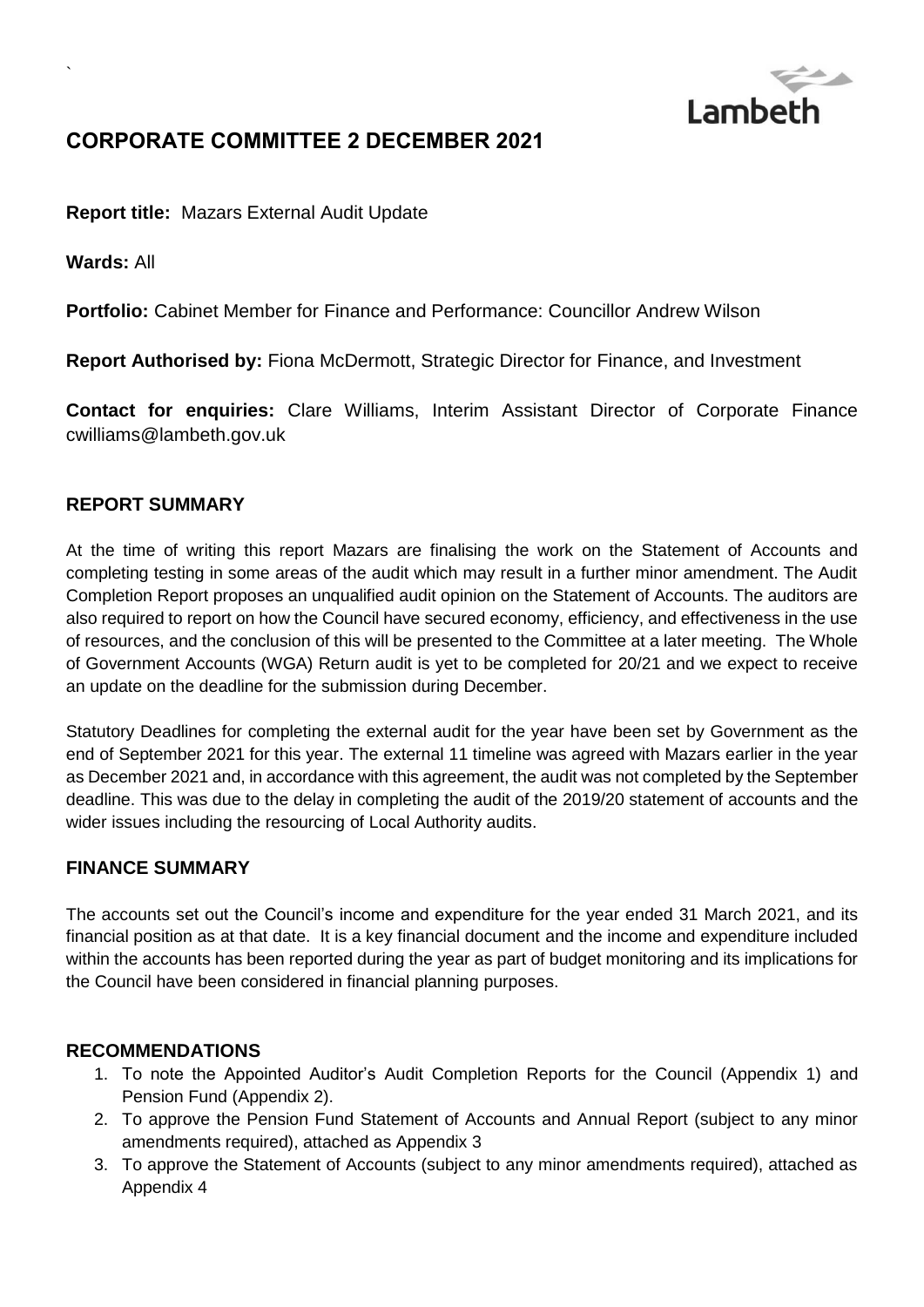## **1. CONTEXT**

.

- 1.1 The audit of the financial accounts for 2020/21 has concluded and the Statement of Accounts will be published on the council's website. The Whole of Government Accounts (WGA) Return for 2020/21 is yet to be completed, and the deadline for completing the return is expected to be announced in December 2021. The audit completion report is enclosed as an appendix to this report.
- 1.2 The Government announced the statutory accounts preparation deadline as 31 July for the financial years 2020 and 2021, an extension on the 31 May deadline, due to the Coronavirus pandemic. The Government have agreed these dates for two financial years after which time they will revert to the 31 May for the preparation of the accounts. The draft accounts were published on the Councils website by the deadline.
- 1.3 The Government announced a statutory audited Statement of Accounts deadline of 30 September 2021. Mazars stated they would be unable to meet this deadline and so timescales were agreed with Mazars for completion of the audit and presentation of their final report in time for the Corporate Committee in December 2021.

## **2. PROPOSAL AND REASONS**

- 2.1 The 2020/21 Statement of Accounts are presented to the Committee for approval following external audit by Mazars. During the audit several changes relating to disclosures and minor amendments were made.
- 2.2 The Auditor produces an Audit Completion Report, which sets out the work undertaken on significant and enhanced risks as identified in the audit strategy memorandum presented to the Committee in March, as well as any other matters arising from the audit for those charged with governance. Members are therefore required to consider this report, set out at Appendices 1 and 2 and satisfy themselves that appropriate plans are in place to address those matters.
- 2.3 At the time of writing this report Mazars are finalising the work on the Statement of Accounts and completing testing in some areas of the audit which may result in a further minor amendment. The Audit Completion Report proposes an unqualified audit opinion on the Statement of Accounts. The auditors are also required to report on how the Council have secured economy, efficiency, and effectiveness in the use of resources, and the conclusion of this will be presented to the Committee at a later meeting.
- 2.4 Under the Local Audit and Accountability Act 2014 and the Accounts and Audit Regulations 2015 the Council must allow the Local Government electors for the area to inspect its accounts for the year together with any associated information.
- 2.5 The Accounts and Audit Regulations state that the Public Inspection period must be a continuous 30 working day period, and this commenced at Lambeth on 30 July 2021. The period must also be advertised on the Council's website with certain specific information to be included in the advert.
- 2.6 Under the Act the electors can object directly to the external auditor. This can only be made in areas where the auditor could make a public interest report or where the auditor would declare something unlawful. The Public Inspection advert should outline the date for objections to be made, the contact details of the external auditor and the legislation specifies timescales for appeals against the external auditor's responses. The Council published its advert on 30 July 2021.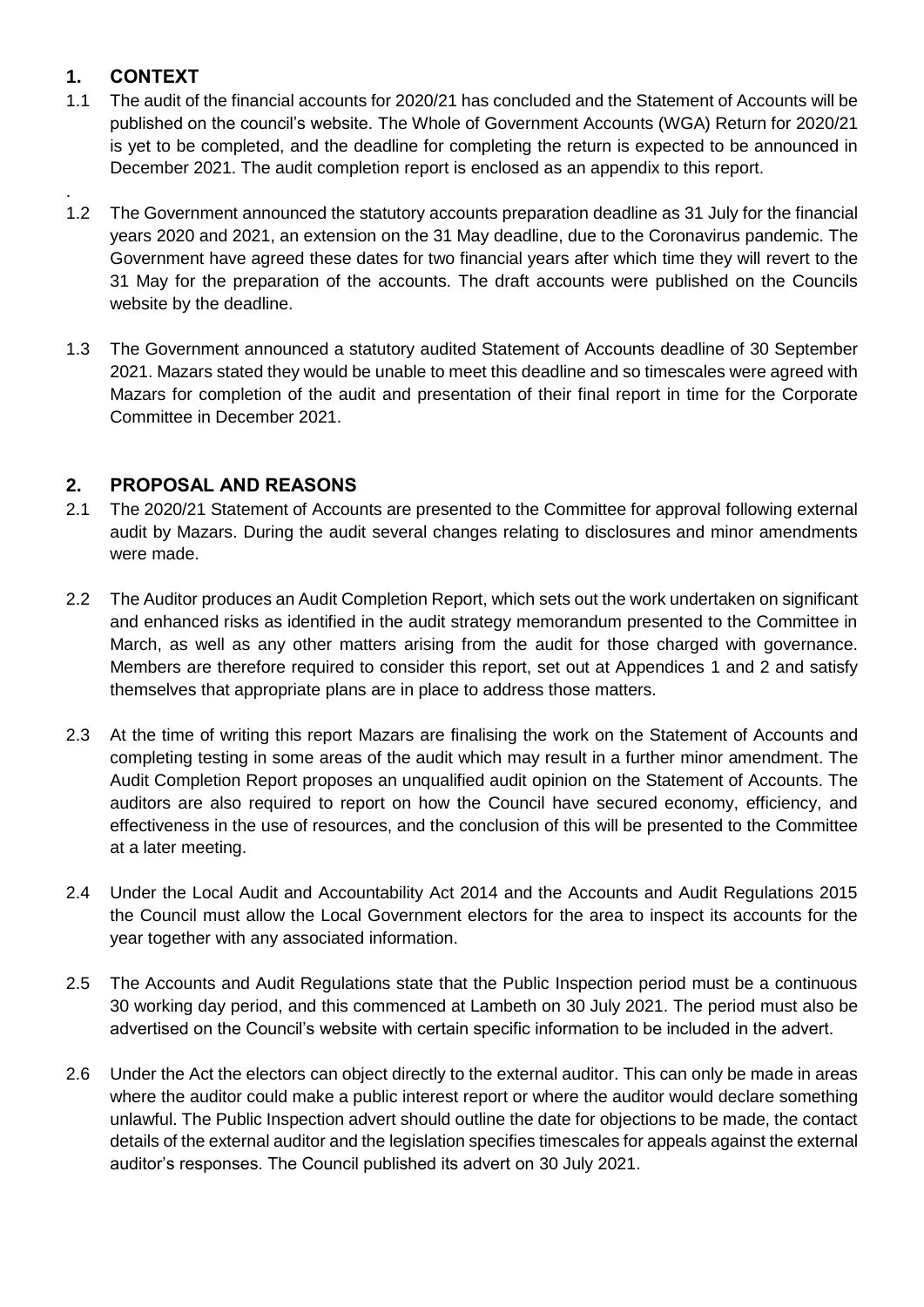- 2.7 The Council received 11 requests for information which are set out in Appendix 5, and all were responded to.
- 2.8 The Council did not receive any objections during the public inspection period.

#### **3. FINANCIAL IMPLICATIONS**

3.1 There are no financial implications in agreeing the recommendations of this report.

## **4. LEGAL AND DEMOCRACY**

- 4.1 Regulation 9 of the Accounts and Audit (England) Regulations 2015 ('the Regulations') requires the Director of Finance and Property, as the responsible financial officer for the authority, by 31 May, to sign and date the Statement of Accounts for the previous financial year and to confirm that they are satisfied that it presents a true and fair view of the authority's financial position and of its income and expenditure for that year. An amendment for 2020/21 has changed this deadline to 1 August.
- 4.2 The Regulations require the Statement of Accounts to be approved by a resolution of the Council or a committee of the Council by 31 July in each year. An amendment for 2020/21 changed this deadline to 30 September.
- 4.3 As approval of the Statement of Accounts is not an executive function, the Council has arranged for this function to be discharged by the Corporate Committee. At its meeting, prior to 30 September, the Committee must:
	- a) Consider the Statement of Accounts.
	- b) Following the consideration, approve the Statement of Accounts by formal resolution.
	- c) Following approval, ensure that the Statement of Accounts is signed and dated by the Chair of the Committee.
- 4.4 The Council must then publish (including on its website) in accordance with Regulation 10 of the Regulations, the Statement of Accounts together with any certificate, opinion, or report issued, given, or made by the auditor under section 20(2) of the Local Audit and Accountability Act 2014.
- 4.5 There were no additional comments from Democratic Services.

## **5. CONSULTATION AND CO-PRODUCTION**

5.1 Although the Statement of Accounts is a statutory document whose format is dictated by statute and regulation, it is produced because of the input of many officers from across the Council.

## **6. RISK MANAGEMENT**

6.1 None for the purposes of this report.

## **7. EQUALITIES IMPACT ASSESSMENT**

7.1 None for the purposes of this report

## **8. COMMUNITY SAFETY**

- 8.1 None for the purposes of this report.
- **9. ORGANISATIONAL IMPLICATIONS Environmental**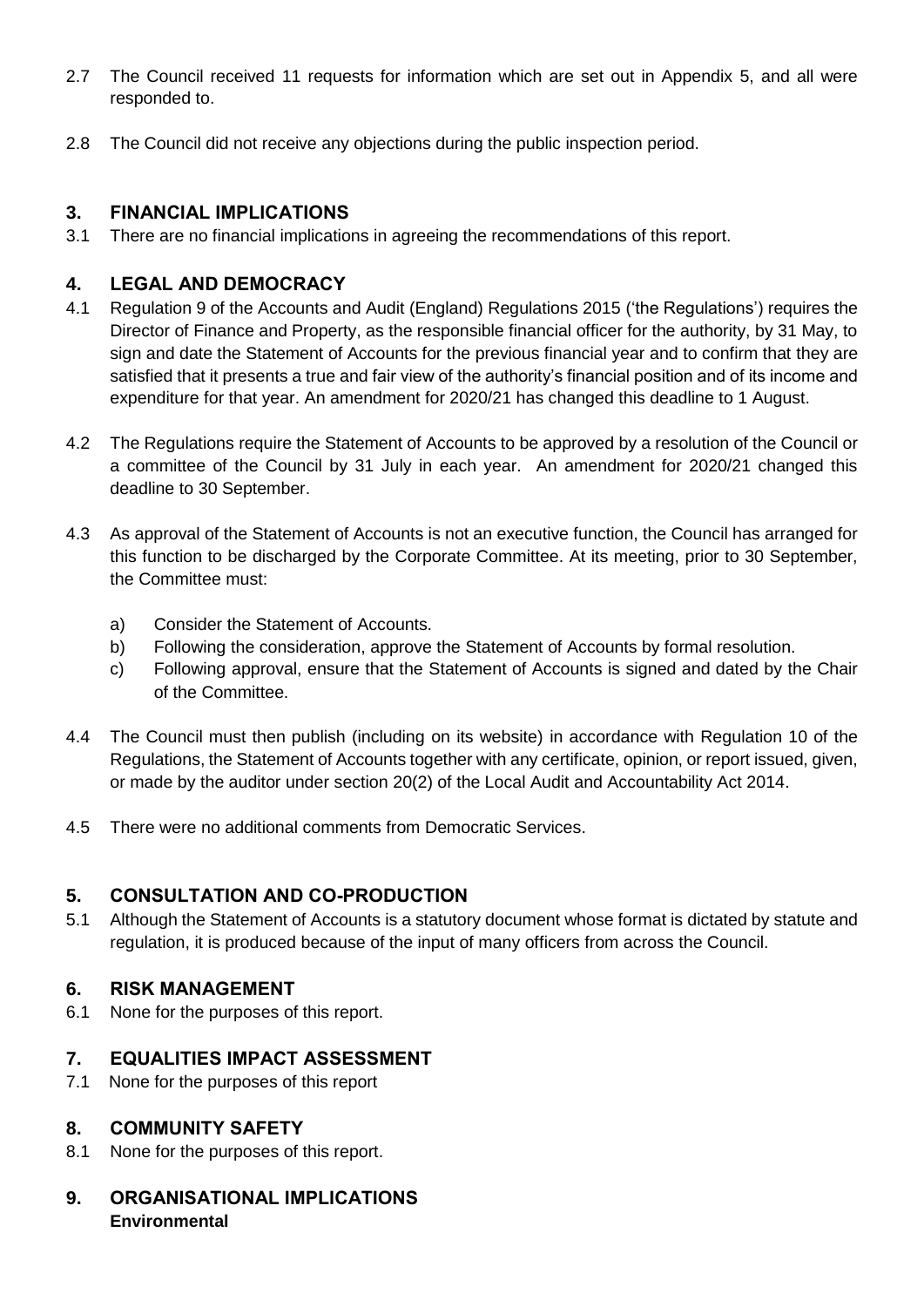#### 9.1 Not applicable

#### **Health**

9.2 Not applicable

## **Corporate Parenting**

9.3 Not applicable

## **Staffing and accommodation**

9.4 Not applicable

#### **Responsible Procurement**

9.5 Not applicable

## **10. TIMETABLE FOR IMPLEMENTATION**

10.1 None for the purposes of this report.